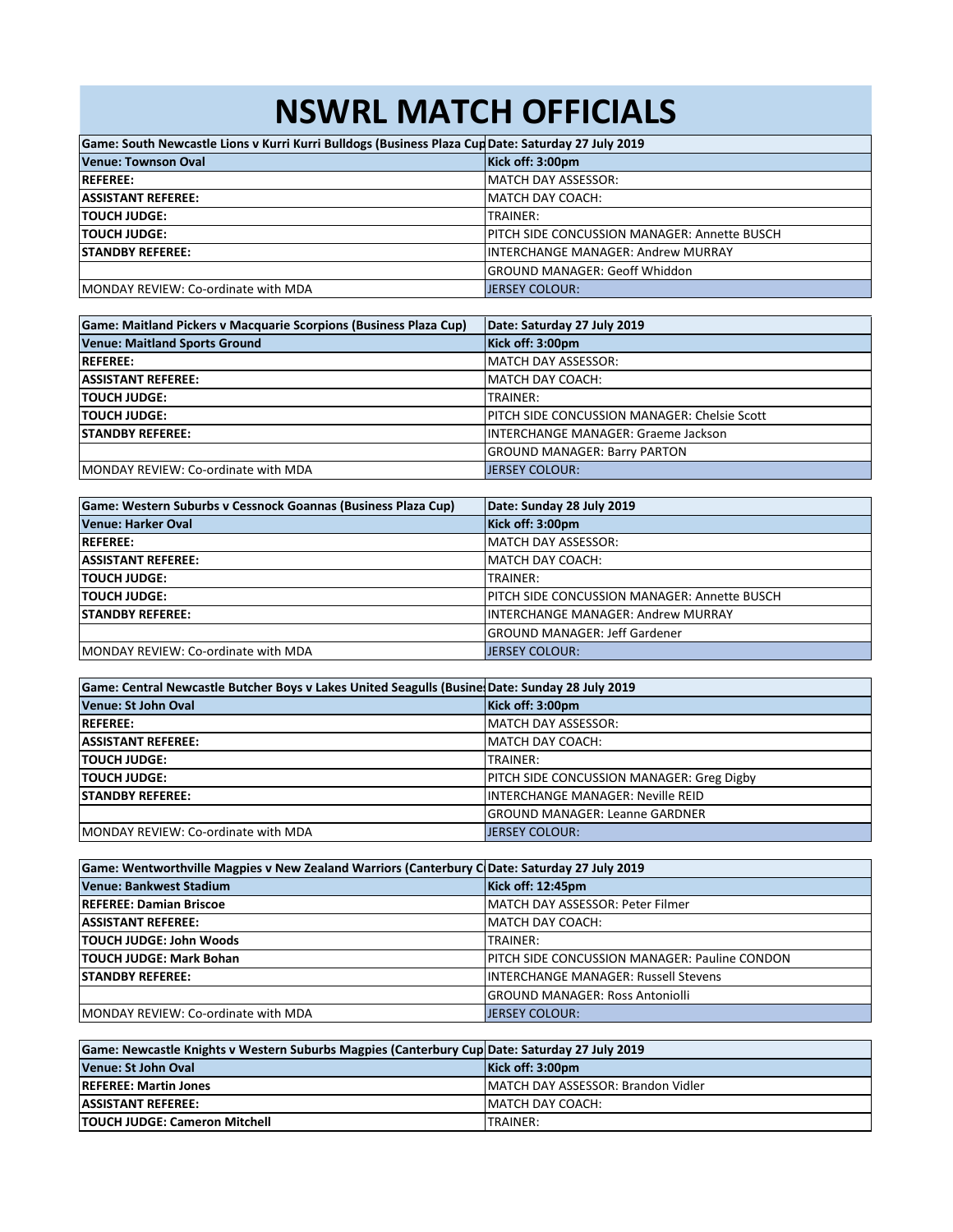| <b>TOUCH JUDGE: Tim Hannon</b>              | <b>PITCH SIDE CONCUSSION MANAGER: Greg Digby</b> |
|---------------------------------------------|--------------------------------------------------|
| <b>ISTANDBY REFEREE:</b>                    | IINTERCHANGE MANAGER: Tony Adams                 |
|                                             | <b>GROUND MANAGER: Peter Digby</b>               |
| <b>IMONDAY REVIEW: Co-ordinate with MDA</b> | LIERSEY COLOUR:                                  |

| Game: Newtown Jets v Canterbury-Bankstown Bulldogs (Canterbury Cu Date: Saturday 27 July 2019 |                                             |
|-----------------------------------------------------------------------------------------------|---------------------------------------------|
| Venue: Henson Park                                                                            | Kick off: 3:00pm                            |
| <b>IREFEREE: Kieren Irons</b>                                                                 | MATCH DAY ASSESSOR: Rod Cranston            |
| <b>ASSISTANT REFEREE:</b>                                                                     | MATCH DAY COACH:                            |
| <b>TOUCH JUDGE: Adam REID</b>                                                                 | TRAINER:                                    |
| <b>TOUCH JUDGE: James Vella</b>                                                               | PITCH SIDE CONCUSSION MANAGER: Scott Filmer |
| <b>ISTANDBY REFEREE:</b>                                                                      | <b>INTERCHANGE MANAGER: Lisa Humphreys</b>  |
|                                                                                               | <b>GROUND MANAGER: Darrin Noon</b>          |
| MONDAY REVIEW: Co-ordinate with MDA                                                           | <b>JERSEY COLOUR:</b>                       |

| Game: St George Illawarra Dragons v South Sydney Rabbitohs (Canterb Date: Sunday 28 July 2019 |                                              |
|-----------------------------------------------------------------------------------------------|----------------------------------------------|
| Venue: WIN Stadium                                                                            | Kick off: 1:10pm                             |
| <b>REFEREE: Drew OULTRAM</b>                                                                  | MATCH DAY ASSESSOR: Alan Shortall            |
| <b>ASSISTANT REFEREE: Kasey Badger</b>                                                        | IMATCH DAY COACH:                            |
| <b>TOUCH JUDGE: Kieren Irons</b>                                                              | TRAINER:                                     |
| <b>TOUCH JUDGE: Benjamin Teague</b>                                                           | PITCH SIDE CONCUSSION MANAGER: Luigi Volpato |
| <b>STANDBY REFEREE:</b>                                                                       | INTERCHANGE MANAGER: Bob Long                |
|                                                                                               | <b>GROUND MANAGER: Penny Morgan</b>          |
| <b>IMONDAY REVIEW: Co-ordinate with MDA</b>                                                   | <b>JERSEY COLOUR:</b>                        |

| Game: Penrith Panthers v Mounties (Canterbury Cup NSW) | Date: Sunday 28 July 2019                     |
|--------------------------------------------------------|-----------------------------------------------|
| Venue: Panthers Stadium                                | Kick off: 1:50pm                              |
| <b>REFEREE: Todd SMITH</b>                             | MATCH DAY ASSESSOR: Daniel Olford             |
| <b>ASSISTANT REFEREE:</b>                              | <b>MATCH DAY COACH:</b>                       |
| <b>TOUCH JUDGE: Cameron Paddy</b>                      | TRAINER:                                      |
| <b>TOUCH JUDGE: Patrick Mackey</b>                     | PITCH SIDE CONCUSSION MANAGER: Joseph Paolini |
| <b>ISTANDBY REFEREE:</b>                               | INTERCHANGE MANAGER: Andrew Alchin            |
|                                                        | <b>GROUND MANAGER: Terry Madigan</b>          |
| <b>IMONDAY REVIEW: Co-ordinate with MDA</b>            | <b>JERSEY COLOUR:</b>                         |

| Game: Wests Tigers (Female) v North Sydney Bears (Female) (Harvey N Date: Saturday 27 July 2019 |                                               |
|-------------------------------------------------------------------------------------------------|-----------------------------------------------|
| Venue: Leichardt Oval                                                                           | Kick off: 1:30pm                              |
| <b>REFEREE: Ben McMurray</b>                                                                    | MATCH DAY ASSESSOR: Sean Villa                |
| <b>ASSISTANT REFEREE:</b>                                                                       | MATCH DAY COACH:                              |
| <b>TOUCH JUDGE: Daniel Perry</b>                                                                | TRAINER:                                      |
| <b>TOUCH JUDGE: Robert Morey</b>                                                                | PITCH SIDE CONCUSSION MANAGER: Leanne GARDNER |
| <b>ISTANDBY REFEREE:</b>                                                                        | INTERCHANGE MANAGER: Jeff Gardener            |
|                                                                                                 | <b>GROUND MANAGER: Rocky Musolino</b>         |
| <b>IMONDAY REVIEW: Co-ordinate with MDA</b>                                                     | <b>JERSEY COLOUR:</b>                         |

| Game: Cronulla (Female) v St Marys (Female) (Harvey Norman Women Date: Saturday 27 July 2019 |                                               |
|----------------------------------------------------------------------------------------------|-----------------------------------------------|
| Venue: Leichardt Oval                                                                        | Kick off: 3:00pm                              |
| <b>REFEREE: Kara-lee Nolan</b>                                                               | MATCH DAY ASSESSOR: Sean Villa                |
| <b>ASSISTANT REFEREE:</b>                                                                    | MATCH DAY COACH:                              |
| <b>TOUCH JUDGE: Jack Bird</b>                                                                | TRAINER:                                      |
| <b>TOUCH JUDGE: Blake Williams</b>                                                           | PITCH SIDE CONCUSSION MANAGER: Leanne GARDNER |
| <b>STANDBY REFEREE:</b>                                                                      | INTERCHANGE MANAGER: Kate CALLAGHAN           |
|                                                                                              | <b>GROUND MANAGER: Rocky Musolino</b>         |
| MONDAY REVIEW: Co-ordinate with MDA                                                          | <b>JERSEY COLOUR:</b>                         |

| Game: New Zealand Warriors v Parramatta (Jersey Flegg) | Date: Saturday 27 July 2019    |
|--------------------------------------------------------|--------------------------------|
| Venue: North Harbour Stadium                           | $Rick$ off: 11:00am            |
| <b>REFEREE: Joseph GREEN</b>                           | MATCH DAY ASSESSOR: Alan CADDY |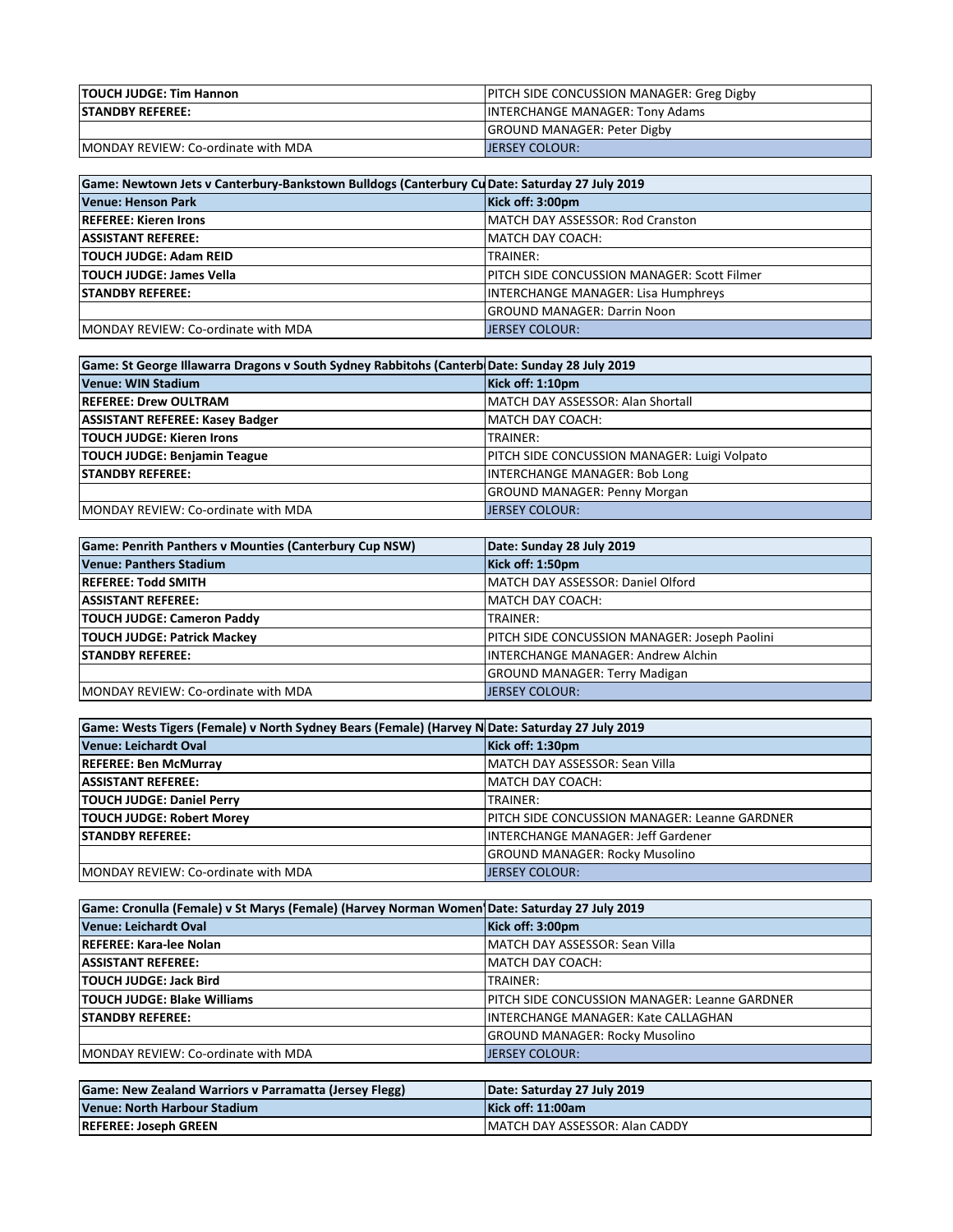| <b>ASSISTANT REFEREE:</b>                   | IMATCH DAY COACH:                         |
|---------------------------------------------|-------------------------------------------|
| <b>TOUCH JUDGE: Nathan BARKER-PRINGLE</b>   | TRAINER:                                  |
| <b>TOUCH JUDGE: Viggo RASMASSUN</b>         | IPITCH SIDE CONCUSSION MANAGER: Luana Kem |
| <b>ISTANDBY REFEREE:</b>                    | <b>IINTERCHANGE MANAGER: Daniel CADDY</b> |
|                                             | <b>GROUND MANAGER: Craig Loza</b>         |
| <b>IMONDAY REVIEW: Co-ordinate with MDA</b> | <b>JERSEY COLOUR:</b>                     |

| Game: Cronulla y Canterbury-Bankstown Bulldogs (Jersey Flegg) | Date: Saturday 27 July 2019                   |
|---------------------------------------------------------------|-----------------------------------------------|
| Venue: Henson Park                                            | Kick off: 12:45pm                             |
| <b>REFEREE: Mitchell Currie</b>                               | MATCH DAY ASSESSOR: Andrew Gilchrist          |
| <b>ASSISTANT REFEREE:</b>                                     | MATCH DAY COACH:                              |
| <b>TOUCH JUDGE: Jimmy Oliveira</b>                            | TRAINER:                                      |
| <b>TOUCH JUDGE: Dillan Wells</b>                              | PITCH SIDE CONCUSSION MANAGER: Lisa Humphreys |
| <b>ISTANDBY REFEREE:</b>                                      | <b>INTERCHANGE MANAGER: Scott Filmer</b>      |
|                                                               | <b>GROUND MANAGER: Darrin Noon</b>            |
| MONDAY REVIEW: Co-ordinate with MDA                           | <b>JERSEY COLOUR:</b>                         |

| Game: Newcastle Knights v Wests Tigers (Jersey Flegg) | Date: Saturday 27 July 2019               |
|-------------------------------------------------------|-------------------------------------------|
| Venue: St John Oval                                   | Kick off: 1:30pm                          |
| <b>REFEREE: Louis Matheson</b>                        | MATCH DAY ASSESSOR: Drew OULTRAM          |
| <b>ASSISTANT REFEREE:</b>                             | MATCH DAY COACH: Brandon Vidler           |
| <b>TOUCH JUDGE: Toby Holder</b>                       | TRAINER:                                  |
| <b>TOUCH JUDGE: Charlie Suters</b>                    | PITCH SIDE CONCUSSION MANAGER: Tony Adams |
| <b>ISTANDBY REFEREE:</b>                              | <b>INTERCHANGE MANAGER: Greg Digby</b>    |
|                                                       | <b>GROUND MANAGER: Peter Digby</b>        |
| <b>IMONDAY REVIEW: Co-ordinate with MDA</b>           | <b>JERSEY COLOUR:</b>                     |

| Game: Victoria Thunderbolts v Manly Warringah Sea Eagles (Jersey Fleg Date: Saturday 27 July 2019 |                                               |
|---------------------------------------------------------------------------------------------------|-----------------------------------------------|
| <b>Venue: AAMI Park</b>                                                                           | Kick off: 5:00pm                              |
| <b>REFEREE: Mohammad HUSSAINI</b>                                                                 | MATCH DAY ASSESSOR: Brad LEVY                 |
| <b>ASSISTANT REFEREE:</b>                                                                         | MATCH DAY COACH: Greg Mills                   |
| <b>TOUCH JUDGE: Joshua Bradstock</b>                                                              | TRAINER:                                      |
| <b>TOUCH JUDGE: David BASHAM</b>                                                                  | PITCH SIDE CONCUSSION MANAGER: Greg Mills     |
| <b>ISTANDBY REFEREE:</b>                                                                          | <b>INTERCHANGE MANAGER: Brain MICHALOWSKY</b> |
|                                                                                                   | <b>GROUND MANAGER: Christopher AVNELL</b>     |
| <b>IMONDAY REVIEW: Co-ordinate with MDA</b>                                                       | <b>JERSEY COLOUR:</b>                         |

| Game: Roosters v North Sydney Bears (Jersey Flegg) | Date: Sunday 28 July 2019                     |
|----------------------------------------------------|-----------------------------------------------|
| Venue: Henson Park                                 | Kick off: 11:00am                             |
| <b>REFEREE: Cameron Turner</b>                     | <b>MATCH DAY ASSESSOR: Martin Jones</b>       |
| <b>ASSISTANT REFEREE:</b>                          | MATCH DAY COACH: Sean Villa                   |
| <b>TOUCH JUDGE: Ben McMurray</b>                   | TRAINER:                                      |
| <b>TOUCH JUDGE: Jack Bird</b>                      | PITCH SIDE CONCUSSION MANAGER: Katie LAWRENCE |
| <b>ISTANDBY REFEREE:</b>                           | <b>INTERCHANGE MANAGER: Lisa Humphreys</b>    |
|                                                    | <b>GROUND MANAGER: Rocky Musolino</b>         |
| MONDAY REVIEW: Co-ordinate with MDA                | <b>JERSEY COLOUR:</b>                         |

| Game: St George Illawarra Dragons v South Sydney Rabbitohs (Jersey F Date: Sunday 28 July 2019 |                                           |
|------------------------------------------------------------------------------------------------|-------------------------------------------|
| Venue: WIN Stadium                                                                             | Kick off: 11:15am                         |
| <b>REFEREE: Dillan Wells</b>                                                                   | MATCH DAY ASSESSOR: Ken McNaught          |
| <b>ASSISTANT REFEREE:</b>                                                                      | <b>MATCH DAY COACH:</b>                   |
| TOUCH JUDGE: Kara-lee Nolan                                                                    | TRAINER:                                  |
| <b>TOUCH JUDGE: Paul Eden</b>                                                                  | PITCH SIDE CONCUSSION MANAGER: Bob Long   |
| <b>ISTANDBY REFEREE:</b>                                                                       | <b>INTERCHANGE MANAGER: Luigi Volpato</b> |
|                                                                                                | <b>GROUND MANAGER: Penny Morgan</b>       |
| <b>IMONDAY REVIEW: Co-ordinate with MDA</b>                                                    | <b>JERSEY COLOUR:</b>                     |
|                                                                                                |                                           |

| Game: Penrith Panthers v Canberra (Jersey Flegg) | Date: Sunday 28 July 2019 |
|--------------------------------------------------|---------------------------|
|                                                  |                           |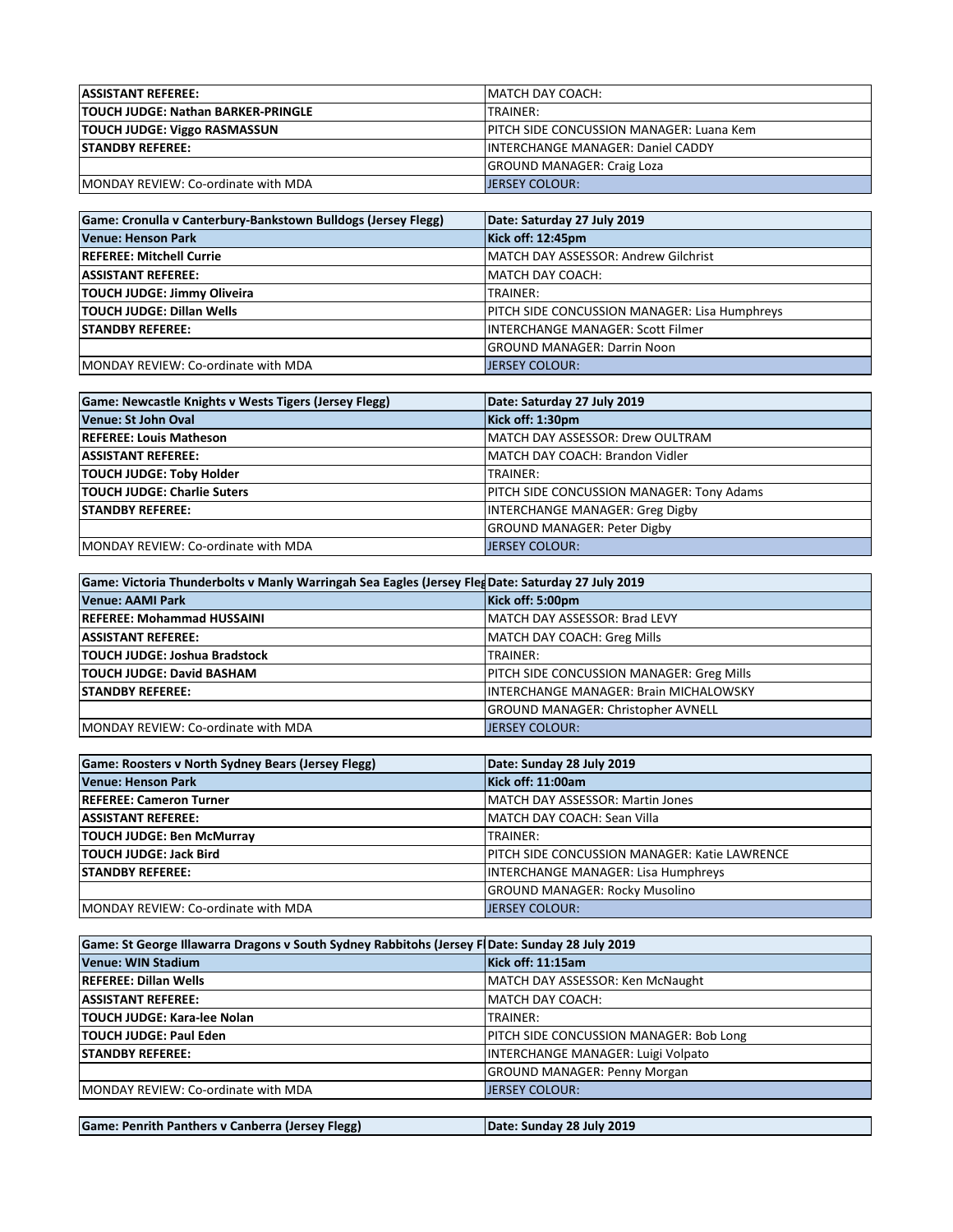| Venue: Panthers Stadium             | Kick off: 11:45am                            |
|-------------------------------------|----------------------------------------------|
| <b>REFEREE: Billy GREATBACH</b>     | MATCH DAY ASSESSOR: Nick Beashal             |
| <b>ASSISTANT REFEREE:</b>           | MATCH DAY COACH: Daniel Olford               |
| <b>TOUCH JUDGE: Robert Morey</b>    | TRAINER:                                     |
| <b>TOUCH JUDGE: Blake Williams</b>  | PITCH SIDE CONCUSSION MANAGER: Andrew Alchin |
| <b>ISTANDBY REFEREE:</b>            | INTERCHANGE MANAGER: Joseph Paolini          |
|                                     | <b>GROUND MANAGER: Terry Madigan</b>         |
| MONDAY REVIEW: Co-ordinate with MDA | <b>JERSEY COLOUR:</b>                        |

| Game: Glebe Burwood Wolves v Brothers Penrith (Ron Massey Cup) | Date: Saturday 27 July 2019                 |
|----------------------------------------------------------------|---------------------------------------------|
| <b>Venue: Henson Park</b>                                      | Kick off: 10:45am                           |
| <b>REFEREE: Cameron Paddy</b>                                  | MATCH DAY ASSESSOR: Chris Treneman          |
| <b>ASSISTANT REFEREE:</b>                                      | MATCH DAY COACH:                            |
| TOUCH JUDGE: Mitchell Currie                                   | TRAINER:                                    |
| <b>TOUCH JUDGE: Jimmy Oliveira</b>                             | PITCH SIDE CONCUSSION MANAGER: Scott Filmer |
| <b>STANDBY REFEREE:</b>                                        | <b>INTERCHANGE MANAGER: Lisa Humphreys</b>  |
|                                                                | <b>GROUND MANAGER: Darrin Noon</b>          |
| MONDAY REVIEW: Co-ordinate with MDA                            | <b>JERSEY COLOUR:</b>                       |

| Game: Western Suburbs Magpies v Guildford (Ron Massey Cup) | Date: Saturday 27 July 2019               |
|------------------------------------------------------------|-------------------------------------------|
| Venue: Campbelltown Stadium                                | Kick off: 1:00pm                          |
| <b>REFEREE: Daniel Luttringer</b>                          | MATCH DAY ASSESSOR: Paul Kalina           |
| <b>ASSISTANT REFEREE:</b>                                  | <b>MATCH DAY COACH: Stuart RAPER</b>      |
| <b>TOUCH JUDGE: Stephen Bourke</b>                         | TRAINER:                                  |
| <b>TOUCH JUDGE: Cameron Turner</b>                         | PITCH SIDE CONCUSSION MANAGER: Larry PARK |
| <b>ISTANDBY REFEREE:</b>                                   | <b>INTERCHANGE MANAGER: Andrew Alchin</b> |
|                                                            | GROUND MANAGER: Pierro Fayad              |
| <b>IMONDAY REVIEW: Co-ordinate with MDA</b>                | <b>JERSEY COLOUR:</b>                     |

| Game: St Marys v Cabramatta (Ron Massey Cup) | Date: Saturday 27 July 2019                 |
|----------------------------------------------|---------------------------------------------|
| Venue: St Mary's Stadium                     | Kick off: 3:00pm                            |
| <b>REFEREE: Jake Sutherland</b>              | MATCH DAY ASSESSOR: Paul Holland            |
| <b>ASSISTANT REFEREE:</b>                    | IMATCH DAY COACH:                           |
| <b>TOUCH JUDGE: Nathan Loveday</b>           | TRAINER:                                    |
| <b>TOUCH JUDGE: Joel Mani</b>                | PITCH SIDE CONCUSSION MANAGER: Diane Lumtin |
| <b>ISTANDBY REFEREE:</b>                     | INTERCHANGE MANAGER: Mark VINING            |
|                                              | <b>GROUND MANAGER: Penny Morgan</b>         |
| MONDAY REVIEW: Co-ordinate with MDA          | <b>JERSEY COLOUR:</b>                       |

| Game: Blacktown Workers Sea Eagles v Hills Bulls (Ron Massey Cup) | Date: Saturday 27 July 2019                 |
|-------------------------------------------------------------------|---------------------------------------------|
| <b>Venue: HE Laybutt Field</b>                                    | Kick off: 4:00pm                            |
| <b>REFEREE: Clayton Wills</b>                                     | MATCH DAY ASSESSOR: Pat REYNOLDS            |
| <b>ASSISTANT REFEREE:</b>                                         | <b>MATCH DAY COACH:</b>                     |
| <b>TOUCH JUDGE: Tom Stindl</b>                                    | TRAINER:                                    |
| <b>TOUCH JUDGE: Damian BRADY</b>                                  | PITCH SIDE CONCUSSION MANAGER: Lionel Brown |
| <b>ISTANDBY REFEREE:</b>                                          | <b>INTERCHANGE MANAGER: Tony Farr</b>       |
|                                                                   | <b>GROUND MANAGER: Robert Gerrie</b>        |
| <b>IMONDAY REVIEW: Co-ordinate with MDA</b>                       | <b>JERSEY COLOUR:</b>                       |

| <b>Game: Asquith Magpies v Mounties (Ron Massey Cup)</b> | Date: Sunday 28 July 2019                  |
|----------------------------------------------------------|--------------------------------------------|
| <b>Venue: Storey Park</b>                                | Kick off: 3:00pm                           |
| <b>REFEREE: Damian BRADY</b>                             | MATCH DAY ASSESSOR: Paul Kalina            |
| <b>ASSISTANT REFEREE:</b>                                | IMATCH DAY COACH:                          |
| <b>TOUCH JUDGE: Mitchell Stone</b>                       | TRAINER:                                   |
| <b>TOUCH JUDGE: Clayton Wills</b>                        | PITCH SIDE CONCUSSION MANAGER: Julie Kelly |
| <b>STANDBY REFEREE:</b>                                  | <b>INTERCHANGE MANAGER: Ben James</b>      |
|                                                          | <b>GROUND MANAGER: Darryle Alexander</b>   |
| <b>MONDAY REVIEW: Co-ordinate with MDA</b>               | <b>JERSEY COLOUR:</b>                      |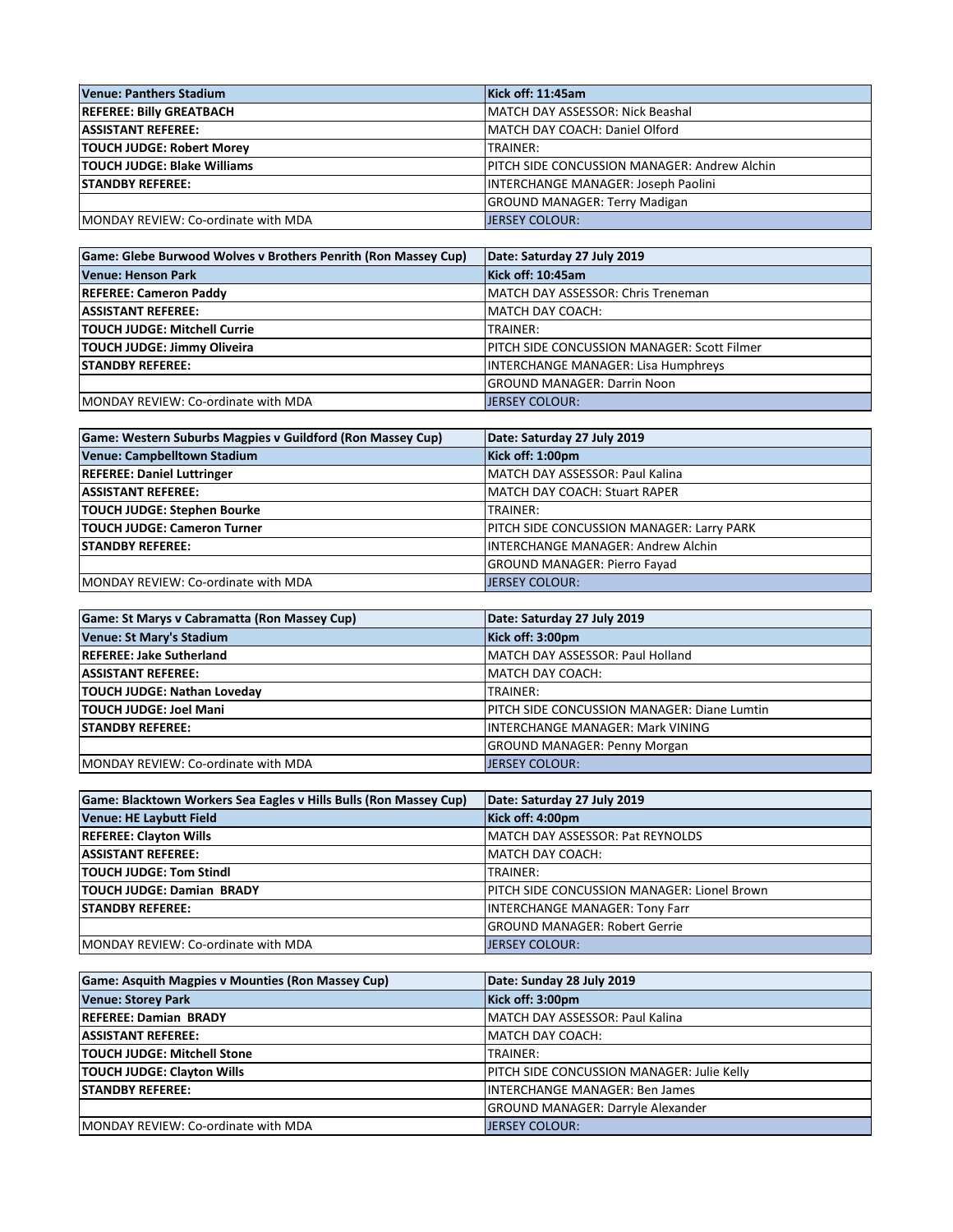| Game: St Marys y Cabramatta (Sydney Shield) | Date: Saturday 27 July 2019                        |
|---------------------------------------------|----------------------------------------------------|
| Venue: St Mary's Stadium                    | Kick off: 1:00pm                                   |
| <b>REFEREE: Nathan Loveday</b>              | MATCH DAY ASSESSOR: Scot Murray                    |
| <b>ASSISTANT REFEREE:</b>                   | IMATCH DAY COACH:                                  |
| <b>TOUCH JUDGE: Patrick Mackey</b>          | TRAINER:                                           |
| <b>TOUCH JUDGE: Joel Mani</b>               | <b>IPITCH SIDE CONCUSSION MANAGER: Mark VINING</b> |
| <b>STANDBY REFEREE:</b>                     | <b>INTERCHANGE MANAGER: Diane Lumtin</b>           |
|                                             | <b>GROUND MANAGER: Penny Morgan</b>                |
| MONDAY REVIEW: Co-ordinate with MDA         | <b>JERSEY COLOUR:</b>                              |

| Game: Sydney University v Brothers Penrith (Sydney Shield) | Date: Saturday 27 July 2019                 |
|------------------------------------------------------------|---------------------------------------------|
| <b>Venue: Terry Lamb Complex</b>                           | Kick off: 3:00pm                            |
| <b>REFEREE: Bradley Kiehne</b>                             | MATCH DAY ASSESSOR: Steve Clapson           |
| <b>ASSISTANT REFEREE:</b>                                  | IMATCH DAY COACH:                           |
| <b>TOUCH JUDGE: Billy GREATBACH</b>                        | TRAINER:                                    |
| <b>TOUCH JUDGE: Dean Tyler</b>                             | PITCH SIDE CONCUSSION MANAGER: Michael Reid |
| <b>ISTANDBY REFEREE:</b>                                   | INTERCHANGE MANAGER: Aaron Hawley           |
|                                                            | <b>GROUND MANAGER: Harry Collins</b>        |
| MONDAY REVIEW: Co-ordinate with MDA                        | <b>JERSEY COLOUR:</b>                       |

| Game: Asquith Magpies v Ryde Eastwood Hawks (Sydney Shield) | Date: Sunday 28 July 2019                  |
|-------------------------------------------------------------|--------------------------------------------|
| <b>Venue: Storey Park</b>                                   | Kick off: 1:00pm                           |
| <b>REFEREE: Tom Cambourn</b>                                | MATCH DAY ASSESSOR: John Woods             |
| <b>ASSISTANT REFEREE:</b>                                   | MATCH DAY COACH: Paul Kalina               |
| <b>TOUCH JUDGE: Mitchell Stone</b>                          | TRAINER:                                   |
| <b>TOUCH JUDGE: Dean Tyler</b>                              | PITCH SIDE CONCUSSION MANAGER: Julie Kelly |
| <b>STANDBY REFEREE:</b>                                     | <b>INTERCHANGE MANAGER: Ben James</b>      |
|                                                             | <b>GROUND MANAGER: Darryle Alexander</b>   |
| MONDAY REVIEW: Co-ordinate with MDA                         | <b>JERSEY COLOUR:</b>                      |

| Game: Guildford v East Campbelltown Eagles (Sydney Shield) | Date: Sunday 28 July 2019                   |
|------------------------------------------------------------|---------------------------------------------|
| Venue: McCredie park                                       | Kick off: 1:00pm                            |
| <b>REFEREE: James Vella</b>                                | MATCH DAY ASSESSOR: Steve Clark             |
| <b>ASSISTANT REFEREE:</b>                                  | MATCH DAY COACH:                            |
| <b>TOUCH JUDGE: Jake Sutherland</b>                        | TRAINER:                                    |
| <b>TOUCH JUDGE: Cameron Mitchell</b>                       | PITCH SIDE CONCUSSION MANAGER: Michael Reid |
| <b>ISTANDBY REFEREE:</b>                                   | INTERCHANGE MANAGER: Ray Fares              |
|                                                            | <b>GROUND MANAGER: Robert Gerrie</b>        |
| MONDAY REVIEW: Co-ordinate with MDA                        | <b>JERSEY COLOUR:</b>                       |

| <b>Game: Moorebank Rams v Hills Bulls (Sydney Shield)</b> | Date: Sunday 28 July 2019                 |
|-----------------------------------------------------------|-------------------------------------------|
| Venue: Hammondville Oval                                  | Kick off: 3:00pm                          |
| <b>REFEREE: Stephen Bourke</b>                            | MATCH DAY ASSESSOR: Josiah West           |
| <b>ASSISTANT REFEREE:</b>                                 | <b>MATCH DAY COACH:</b>                   |
| <b>TOUCH JUDGE: Lyndsay Packer</b>                        | TRAINER:                                  |
| <b>TOUCH JUDGE: Bradley Kiehne</b>                        | PITCH SIDE CONCUSSION MANAGER: Larry PARK |
| <b>ISTANDBY REFEREE:</b>                                  | <b>INTERCHANGE MANAGER: Mark VINING</b>   |
|                                                           | <b>GROUND MANAGER: Pierro Fayad</b>       |
| <b>IMONDAY REVIEW: Co-ordinate with MDA</b>               | <b>JERSEY COLOUR:</b>                     |

| Game: Wentworthville Magpies v Belrose Eagles (Sydney Shield) | Date: Sunday 28 July 2019                    |
|---------------------------------------------------------------|----------------------------------------------|
| <b>Venue: Ringrose Park</b>                                   | Kick off: 3:00pm                             |
| <b>REFEREE: Tom Stindl</b>                                    | MATCH DAY ASSESSOR: Gavin Badger             |
| <b>ASSISTANT REFEREE:</b>                                     | IMATCH DAY COACH:                            |
| <b>TOUCH JUDGE: Ben McMurrav</b>                              | <b>TRAINFR:</b>                              |
| <b>TOUCH JUDGE: Adam REID</b>                                 | PITCH SIDE CONCUSSION MANAGER: Brooke Barlow |
| <b>ISTANDBY REFEREE:</b>                                      | IINTERCHANGE MANAGER: Lionel Brown           |